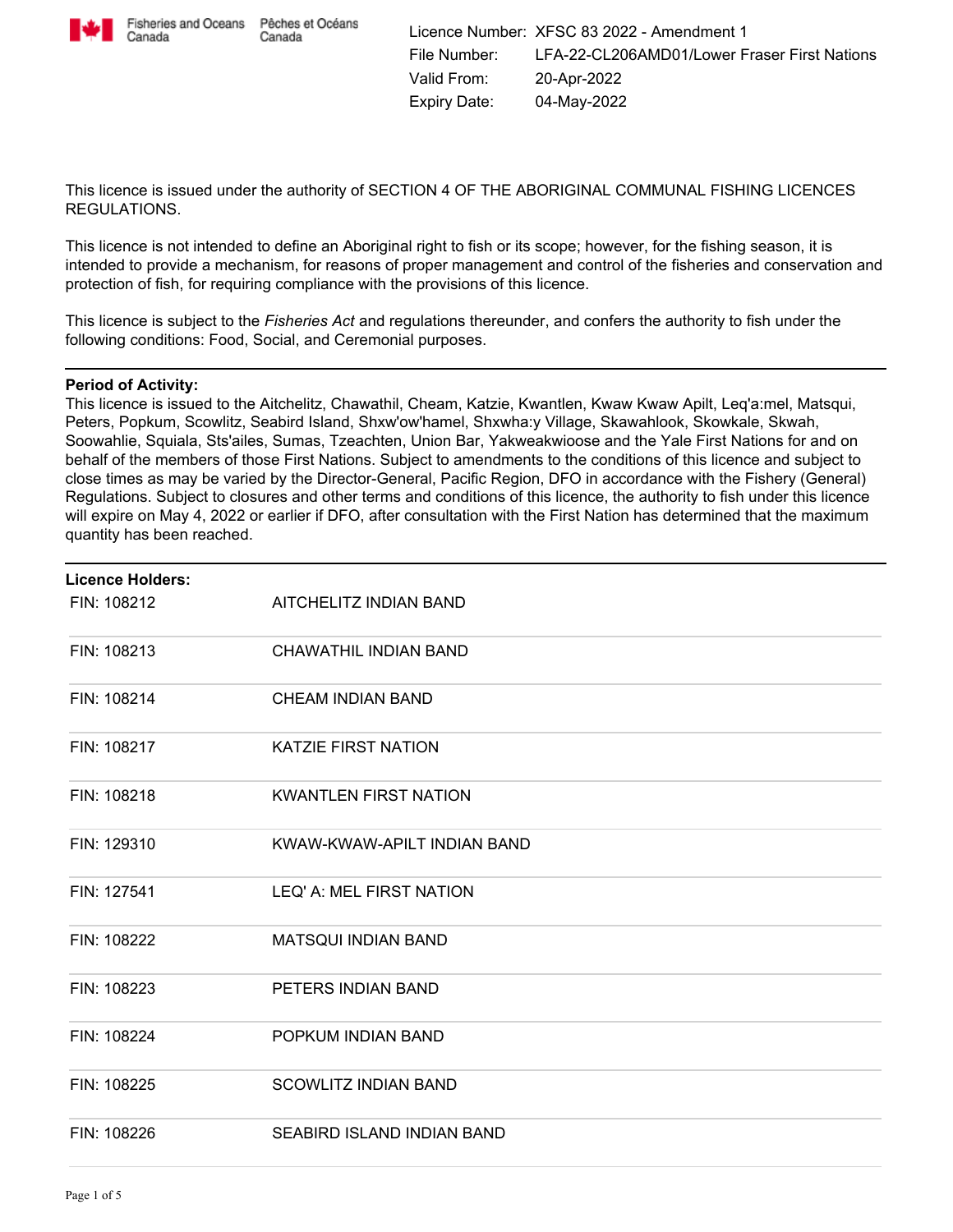

Licence Number: XFSC 83 2022 - Amendment 1 File Number: LFA-22-CL206AMD01/Lower Fraser First Nations Valid From: 20-Apr-2022 Expiry Date: 04-May-2022

| FIN: 108678 | SHXW'OW'HAMEL FIRST NATION     |
|-------------|--------------------------------|
| FIN: 129860 | SHXWHÁ: Y VILLAGE              |
| FIN: 108674 | <b>SKAWAHLOOK FIRST NATION</b> |
| FIN: 129908 | <b>SKOWKALE INDIAN BAND</b>    |
| FIN: 108228 | SKWAH INDIAN BAND              |
| FIN: 108230 | SOOWAHLIE INDIAN BAND          |
| FIN: 108232 | <b>SQUIALA FIRST NATION</b>    |
| FIN: 139040 | <b>STS'AILES</b>               |
| FIN: 108233 | <b>SUMAS FIRST NATION</b>      |
| FIN: 108235 | <b>TZEACHTEN INDIAN BAND</b>   |
| FIN: 108236 | UNION BAR FIRST NATION         |
| FIN: 108237 | YAKWEAKWIOOSE INDIAN BAND      |
| FIN: 108238 | YALE FIRST NATION              |

## **Individuals or groups assisting with the authorized activity:**

The following Fishers from the following Communities are authorized to fish in the respective area identified below. All fishers will report their catch to the landing sites identified below.

| <b>Name</b>           | <b>Community</b> | <b>Designation Number</b> | <b>Area</b> | <b>Landing Sites</b> |
|-----------------------|------------------|---------------------------|-------------|----------------------|
| Rocky Bailey          | Katzie           | 05-073                    | Sub Area 3  | Katzie               |
| <b>Trevor Pierre</b>  | Katzie           | $05-112$                  | Sub Area 3  | Katzie               |
| <b>Terry Meunier</b>  | Katzie           | 05-164                    | Sub Area 3  | Katzie               |
| <b>Burgess Pierre</b> | Katzie           | 05-167                    | Sub Area 3  | Katzie               |
| <b>Barry Brown</b>    | Kwantlen         | 13-101                    | Sub Area 4  | Kwantlen             |
| Daniel Jago           | Kwantlen         | 13-065                    | Sub Area 4  | Kwantlen             |
| <b>Kelly Yates</b>    | Kwantlen         | 13-128                    | Sub Area 4  | Kwantlen             |
| <b>Rodney Peters</b>  | Seabird Island   | 17-043                    | Sub Area 4  | Kwantlen             |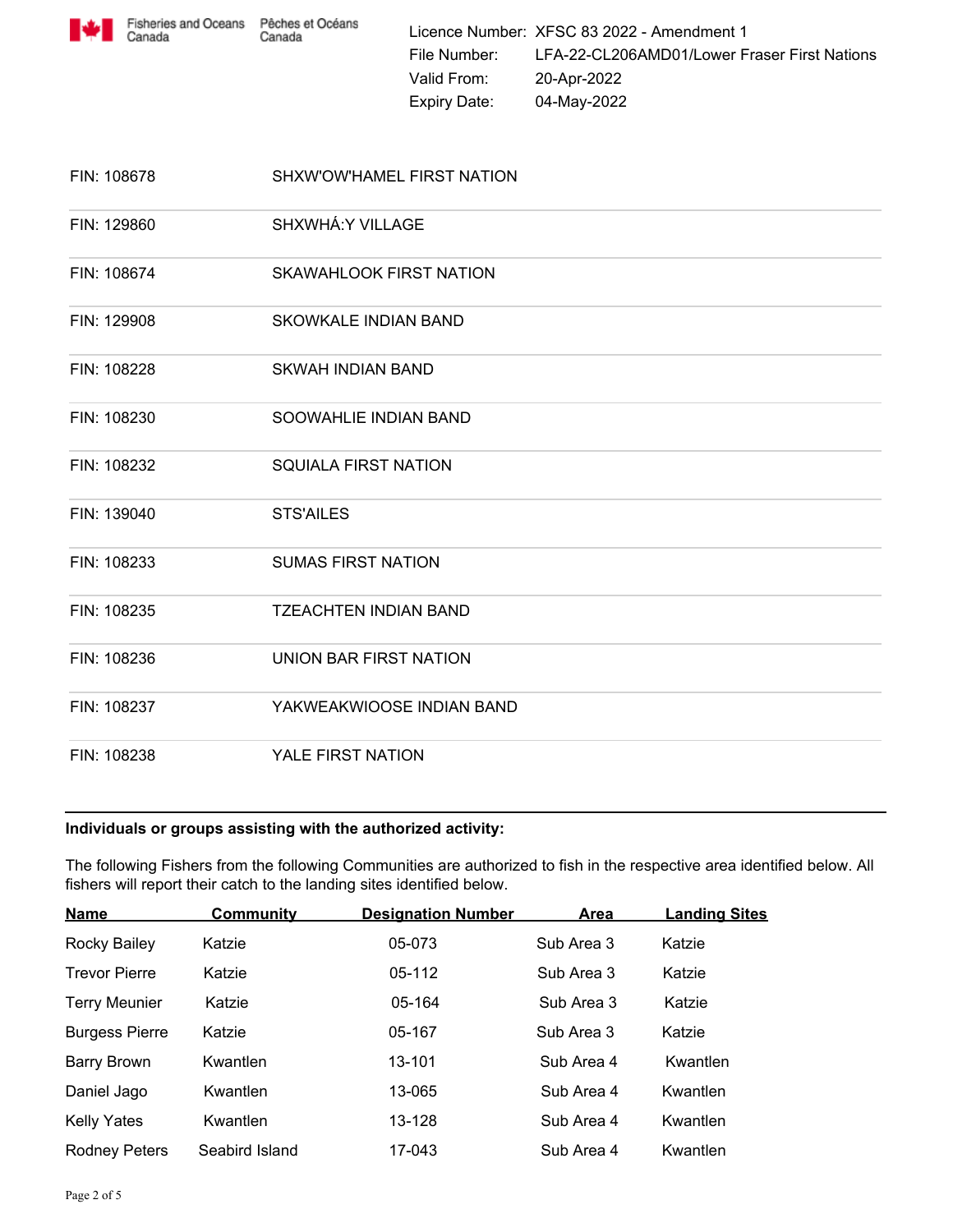| <b>Fisheries and Oceans</b><br>Canada | Pêches et Océans<br>Canada | File Number:<br>Valid From:<br><b>Expiry Date:</b> | Licence Number: XFSC 83 2022 - Amendment 1<br>20-Apr-2022<br>04-May-2022 | LFA-22-CL206AMD01/Lower Fraser First Nations |
|---------------------------------------|----------------------------|----------------------------------------------------|--------------------------------------------------------------------------|----------------------------------------------|
| Robert Jimmie Jr.                     | Squiala                    | 28-013                                             | Sub Area 5                                                               | Sumas                                        |
| James N. Leon                         | Sts'ailes                  |                                                    | Sub Area 4,5,6                                                           | Sumas                                        |
| Kelsey Ned                            | Sumas                      | 19-143                                             | Sub Area 4,5                                                             | Sumas                                        |
| Murray Ned                            | Sumas                      | 19-052                                             | Sub Area 4,5                                                             | Sumas                                        |
| Allen Schulz                          | Sumas                      |                                                    | Sub Area 4,5                                                             | Sumas                                        |
| <b>Troy Ganzeveld</b>                 | Sumas                      | 19-081                                             | Sub Area 4,5                                                             | Kwantlen                                     |
| Ken Malloway                          | Tzeachten                  | 29-003                                             | Sub Area 4                                                               | Kwantlen                                     |
| Anthony Malloway                      | Tzeachten                  | 29-020                                             | Sub Area 4                                                               | Kwantlen                                     |
| Ivan Malloway                         | Tzeachten                  | 29-079                                             | Sub Area 4                                                               | Kwantlen                                     |

Designations are personal and non-transferable. Participants who fish under this licence shall carry their Designation or Band Card to establish their membership in the First Nation while participating in the Fishery and while transporting fish harvested in the Fishery and will present such documentation on request by any fishery officer or fishery guardian.

# **Species, Quantity of Fish, Area(s) and Gear:**

| Licence Holder:                                                  | All                                                                                                                                                                                                                                                                                      |                                                                                                                                                                                                                                                                          |  |
|------------------------------------------------------------------|------------------------------------------------------------------------------------------------------------------------------------------------------------------------------------------------------------------------------------------------------------------------------------------|--------------------------------------------------------------------------------------------------------------------------------------------------------------------------------------------------------------------------------------------------------------------------|--|
| <b>Species:</b>                                                  | EULACHON (Thaleichthys pacificus)                                                                                                                                                                                                                                                        |                                                                                                                                                                                                                                                                          |  |
| <b>Allowable Fishing</b><br>Times:                               | Start Date:<br>End Date:<br>Times:                                                                                                                                                                                                                                                       | Wednesday, April 20, 2022<br>Wednesday, May 4, 2022<br>07:00 - 19:00 daily                                                                                                                                                                                               |  |
| Gear:                                                            | Net, Cast                                                                                                                                                                                                                                                                                |                                                                                                                                                                                                                                                                          |  |
| Licence Area:                                                    |                                                                                                                                                                                                                                                                                          | PORT MANN BRIDGE TO MISSION; MISSION BRIDGE TO SUMAS RIVER                                                                                                                                                                                                               |  |
| <b>Additional Descriptions:</b> The following gear is permitted: |                                                                                                                                                                                                                                                                                          | <b>Cast Nets on condition that:</b>                                                                                                                                                                                                                                      |  |
|                                                                  | Each designated Participant may fish using one cast net. Cast nets shall have a mesh size<br>of no less than twelve (12) millimetres (0.47 inches) and no greater than nineteen (19)<br>millimetres (0.75 inch). The diametre of the cast net shall not exceed 4.27 metres (14<br>feet). |                                                                                                                                                                                                                                                                          |  |
|                                                                  |                                                                                                                                                                                                                                                                                          | Cast nets are deployed by hand in a manner that allows the net to spread out and sink.<br>During fishing activity, each cast net is attended by the Participant. Designated<br>Participants may be assisted with hauling, sorting, releasing and harvesting their catch. |  |

## **Additional Information:**

**AREA:** Cast net fishing is permitted in the following area(s):

## **Subarea 3 - Port Mann Bridge to Kanaka Creek**

Those waters of the Fraser River downstream of a line projected from a red boundary sign located at Kanaka Creek (north side of Fraser River), to a red boundary sign at the upstream end of Derby Reach (south side of Fraser River), to the Port Mann Bridge.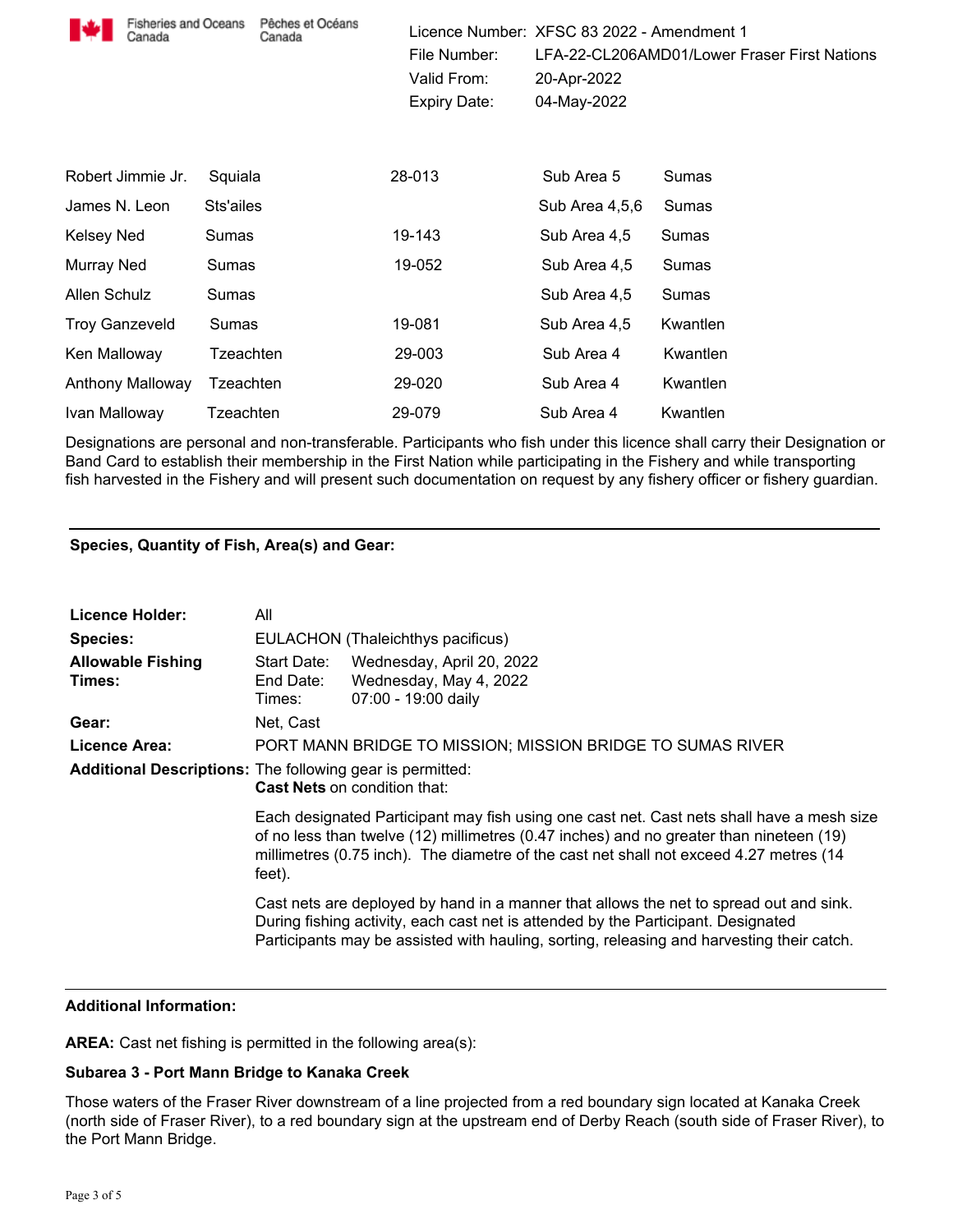

Canada

Licence Number: XFSC 83 2022 - Amendment 1 File Number: LFA-22-CL206AMD01/Lower Fraser First Nations Valid From: 20-Apr-2022 Expiry Date: 04-May-2022

## **Subarea 4 - Kanaka Creek to Mission Bridge**

Those waters of the Fraser River downstream of the Canadian Pacific Railway Bridge at Mission and bounded on the west by a line projected from a red boundary sign located at Kanaka Creek (north side of Fraser River), to a red boundary sign at the upstream end of Derby Reach (south side of Fraser River).

## **Subarea 5 - Mission Bridge to Sumas River**

Those waters of the Fraser River bounded on the west by the downstream side of the Canadian Pacific Railway Bridge at Mission and on the east by a line from a white boundary sign on the upstream side of the Fraser River at the mouth of the Sumas River, thence true north to a white boundary sign on the opposite shore.

### **Subarea 6 - Sumas River to Harrison**

Those waters of the Fraser River bounded on the west by a line from a white boundary sign on the upstream side of the Fraser River at the mouth of the Sumas River, thence true north to a white boundary sign on the opposite shore and bounded on the east by a line from a white boundary sign on the upstream side of the Fraser River at the mouth of the Harrison River, thence true south to a white boundary sign on the southern shore of the Fraser River and those waters of the Harrison River downstream of the Highway Number 7 Bridge.

### **Terms and Conditions:**

## **Definitions**

"Cast Net" is a falling gear consisting of a circular net with small weights distributed around its edge. The net is cast or thrown by hand in such a manner that it spreads out on water and sinks. Fish are corralled in the net and the net is hauled back in by hand.

"DFO" means Fisheries and Oceans Canada (formerly Department of Fisheries and Oceans).

"First Nation" means the Aitchelitz, Chawathil, Cheam, Katzie, Kwantlen, Kwaw Kwaw Apilt, Leq'a:Mel, Matsqui, Peters, Popkum, Scowlitz, Seabird Island, Shxw'ow'hamel, Shxwha:y Village, Skawahlook, Skowkale, Skwah, Soowahlie, Squiala, Sts'ailes, Sumas, Tzeachten, Union Bar, Yakweakwioose and the Yale First Nations.

"Fishery" means fishing under the authority of this licence.

"FVAFS" means the means the Fraser Valley Aboriginal Fisheries Society that will deliver the area catch monitoring program for FSC fisheries.

"Participant" means an individual designated in accordance with this licence to fish under the authority of this licence.

### **Species and Quantity**

The Fishery is limited to the harvest of **Eulachon** (Thaleichthys pacificus) to be distributed to the First Nations in Lower Fraser Area. Please refer to *XFSC 82 2022 File number: LFA-22-CL205/Lower Fraser First Nations* for maximum harvest levels.

No person shall retain or possess non-target species including Chinook salmon, Steelhead, or Sturgeon.

Please refer to Fishery General Regulations Section 33. for Release of Incidental Catch https://laws-lois.justice.gc.ca/eng/regulations/SOR-93-53/FullText.html

#### **Use of Fish**

Fish caught under this licence are for food, social and ceremonial purposes. Without prejudice to future agreements or regulations, sale of fish caught under this licence is not permitted.